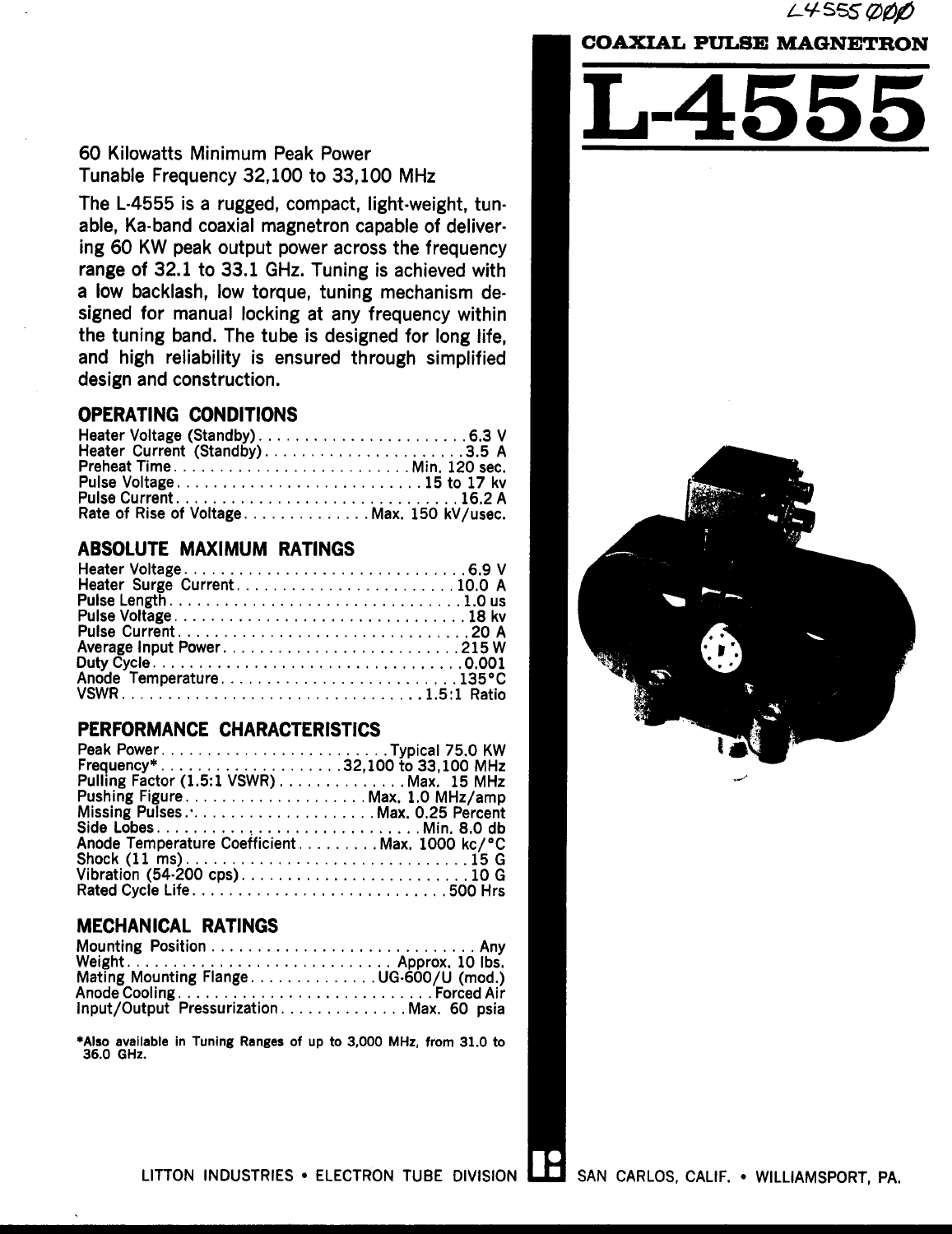### **COAXIAL PULSE MAGNETRON**



Personnel should not be exposed to the microwave energy which may radiate from this device if improperly used or connected. All input and output rf connections. waveguide flanges, and gaskets must be rf leak proof and properly engaged. Never operate this device without a microwave energy absorbing load attached. Never look into an open waveguide or antenna while the device is energized.

This device may produce X-radiation when energized. Operating personnel must be protected by appropriate shielding. X-ray caution signs or labels should be permanently attached to equipment directing operating personnel never to operate this device without X-ray shielding in place.





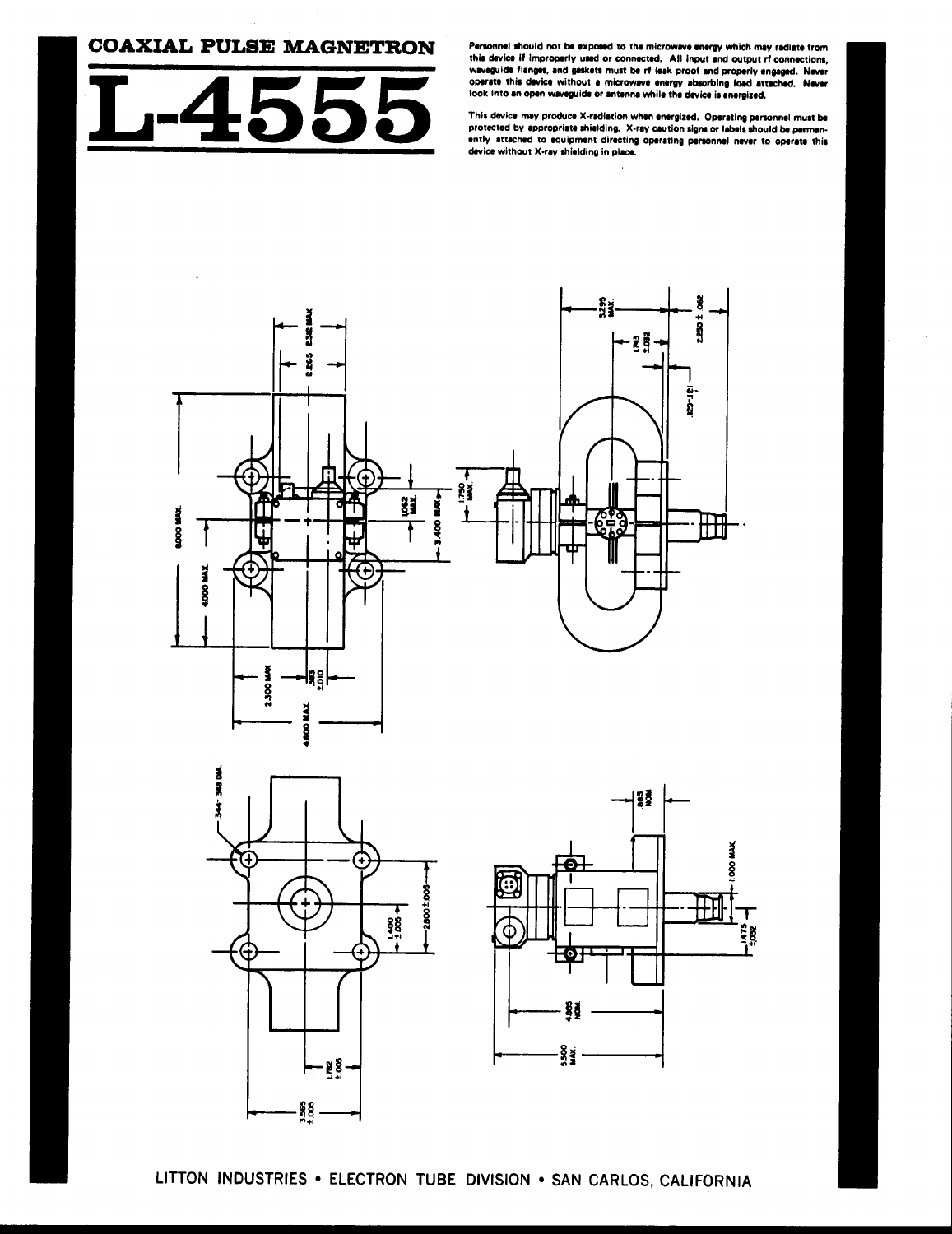# **PULSE M AGNETRON**

# 65 Kilowatts Minimum Peak Power Fixed Frequency  $16,500 \pm 25$  Mc

This coaxial Ku-band magnetron weighs only 5 lbs. -an extremely good power - to - weight ratio. The special cathode design provides exceptional life and reliability for airborne systems.

# **OPERATING CONDITIONS**

|  | Heater Voltage (Standby)12.6 V        |
|--|---------------------------------------|
|  | Heater Current (Standby)2.6 A         |
|  | Preheat TimeMin. 180 sec,             |
|  | Pulse Voltage14 to 16 kv              |
|  |                                       |
|  | Rate of Rise of VoltageMax. 160 kV/us |

# **ABSOLUTE MAXIMUM RATINGS**

| Heater Voltage14.0 V |  |
|----------------------|--|
|                      |  |
|                      |  |
| Pulse Voltage18.0 kv |  |
|                      |  |
|                      |  |
|                      |  |
|                      |  |
|                      |  |

# **PERFORMANCE CHARACTERISTICS**

| Pulling Factor (1.5:1 VSWR). Max. 12 Mc        |  |
|------------------------------------------------|--|
|                                                |  |
|                                                |  |
|                                                |  |
| Anode Temperature Coefficient. Max. 500 kc/° C |  |
|                                                |  |
| Vibration (20-500 cps)5.0 G                    |  |
|                                                |  |

# **MECHANICAL RATINGS**

| Mating Mounting FlangeUG-541/U (mod.)    |  |
|------------------------------------------|--|
| Anode Cooling  Forced Air                |  |
| Input/Output Pressurization Max. 60 psia |  |







LITTON INDUSTRIES • ELECTRON TUBE DIVISION  $\Box$  SAN CARLOS, CALIF. • WILLIAMSPORT, PA.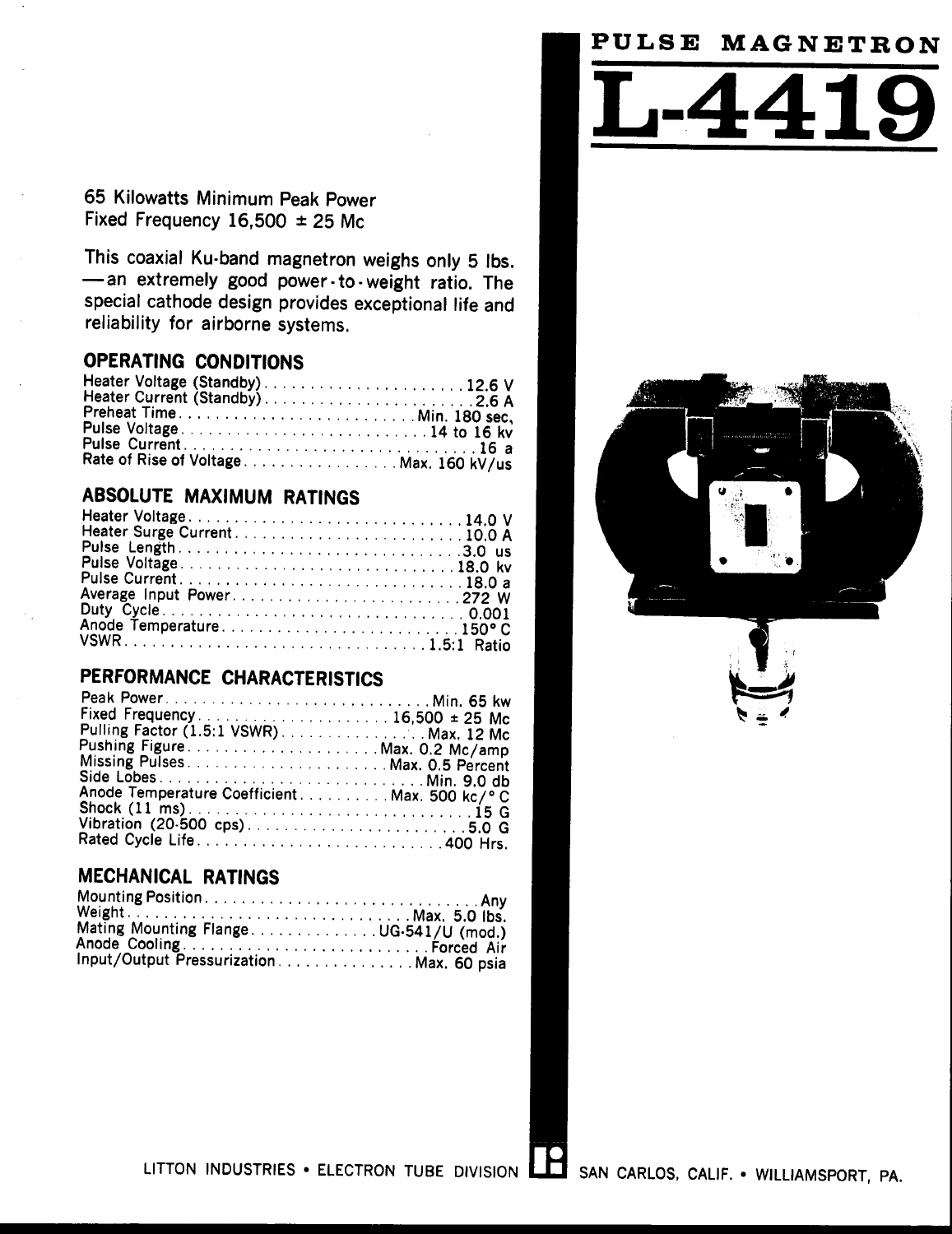# **P U LSE M AGONET R ON**





NO. 6-32NC-2S





LITTON INDUSTRIES **"** ELECTRON TUBE DIVISION \* SAN CARLOS, CALIFORNIA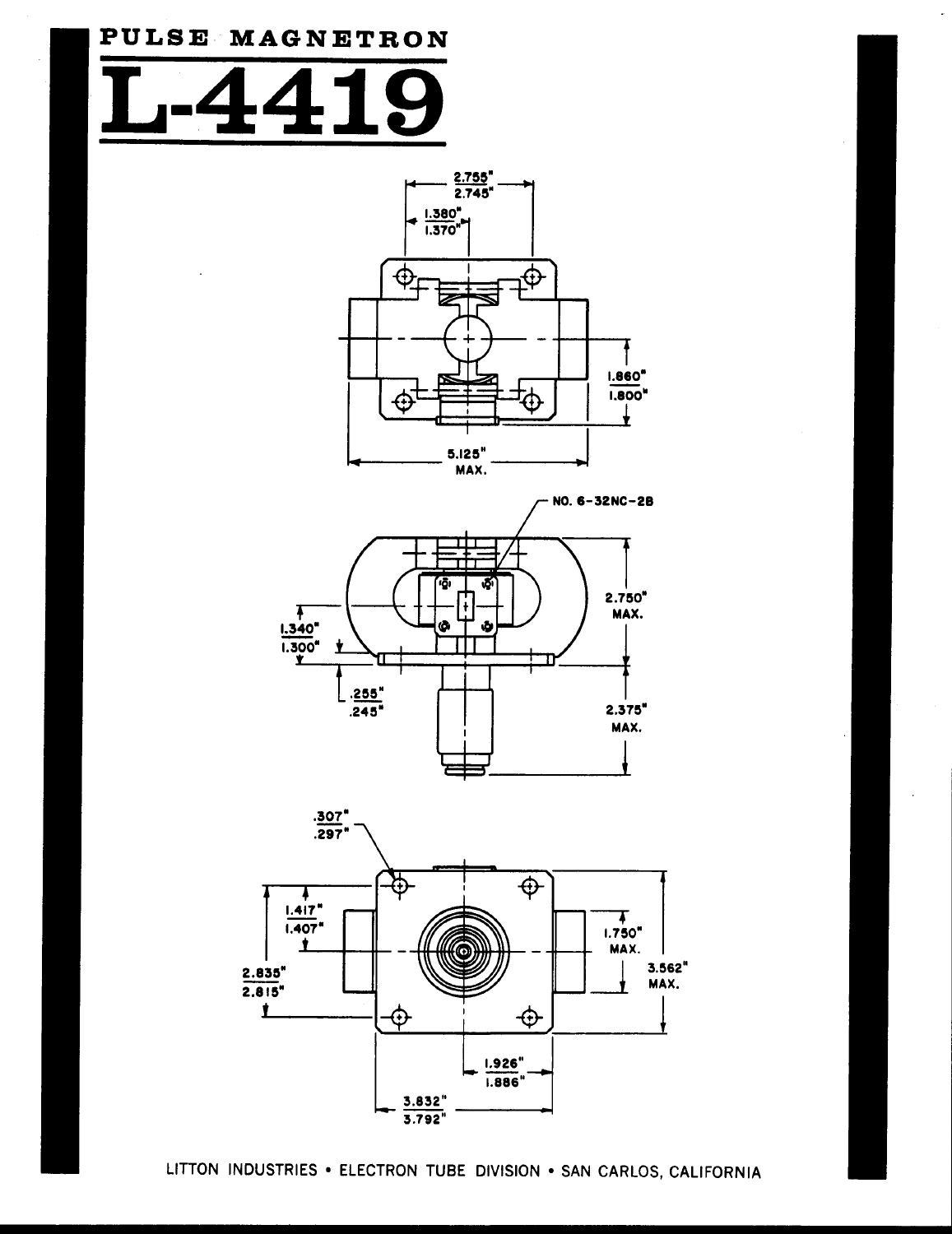# **PULSE M AGNETRON**

35 Kilowatts Minimum Peak Power Tunable Frequency 16,600 to 17,100 Mc

This lightweight, coaxial cavity Ku-band magnetron is "screwdriver tunable," permitting presetting of frequency for airborne systems. Other frequency coverage within the range of 15.5 to 17.5 Gc is available on special order.

### **OPERATING CONDITIONS**

| Heater Voltage (Standby)12.6 V<br>Heater Current (Standby)1.7 A |  |
|-----------------------------------------------------------------|--|
| Preheat TimeMin. 120 sec.<br>Pulse Voltage11 to 13 kVdc         |  |
|                                                                 |  |
| Rate of Rise of VoltageMax. 90 kV/us                            |  |

# **ABSOLUTE MAXIMUM RATINGS**

| Heater Voltage14.0 V    |
|-------------------------|
|                         |
| Pulse Length3.0 us      |
|                         |
|                         |
|                         |
|                         |
| Anode Temperature 150°C |
|                         |
|                         |

### **PERFORMANCE CHARACTERISTICS**

| Tunable Frequency16,600 to 17,100 Mc          |  |
|-----------------------------------------------|--|
| Pulling Factor (1.5:1 VSWR)Max. 9.0 Mc        |  |
| Pushing Figure Max. 0.2 Mc/amp                |  |
|                                               |  |
| Side LobesMin. 9.0 db                         |  |
| Anode Temperature Coefficient. Max. 500 kc/°C |  |
|                                               |  |
| Vibration (22-500 cps)10 G                    |  |
| Rated Cycle Life500 Hrs.                      |  |
| BacklashMax. 5.0 Mc                           |  |

# **MECHANICAL RATINGS**

| Mounting Position  Any                  |
|-----------------------------------------|
| Weight  Max. 5.0 lbs.                   |
| Mating Mounting FlangeUG-541/U (mod.)   |
|                                         |
| Input/Output PressurizationMax. 60 psia |







LITTON INDUSTRIES \* ELECTRON TUBE DIVISION **L** SAN CARLOS, CALIF. \* WILLIAMSPORT, PA.